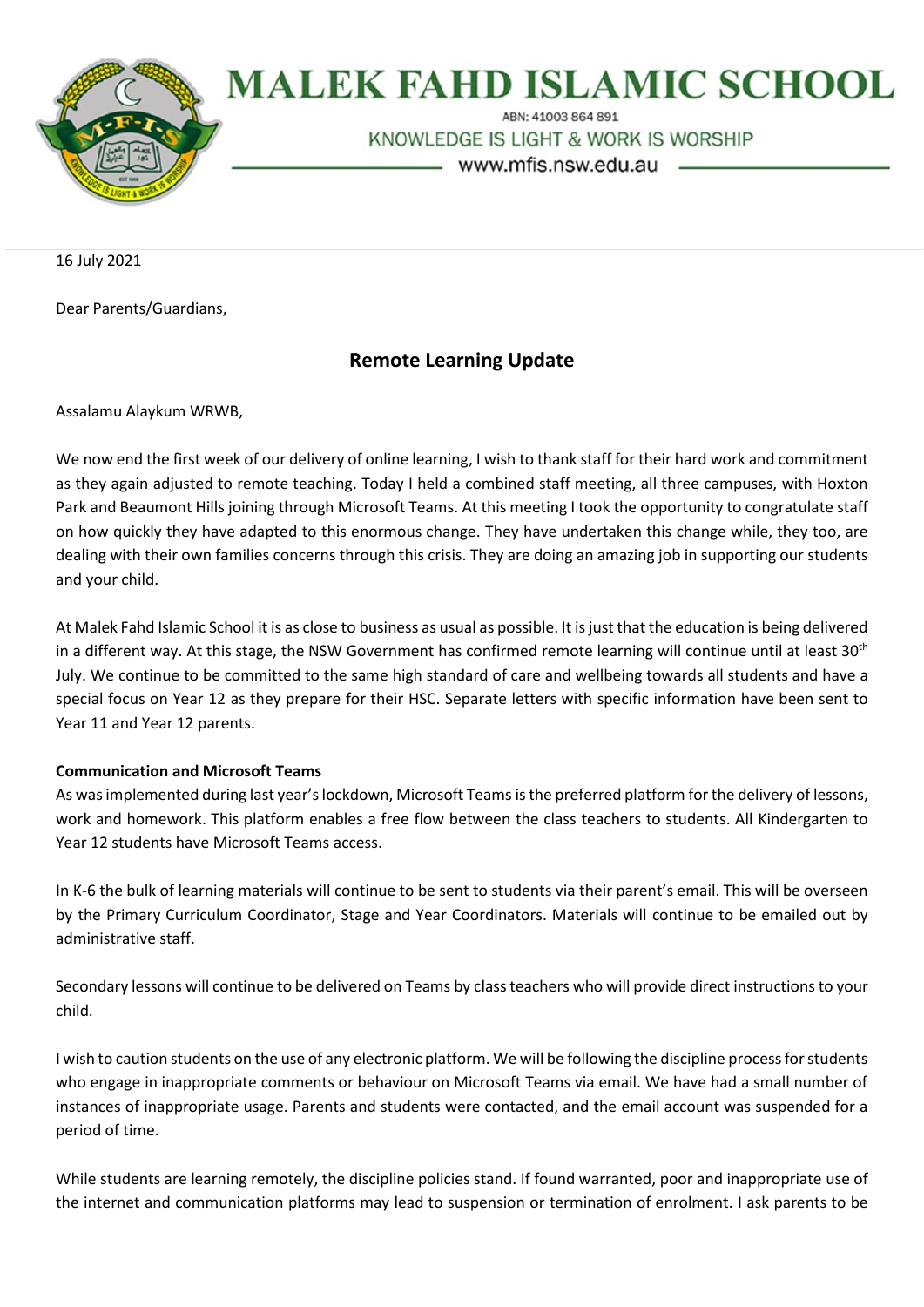vigilant in their child's use of the electronic platforms and communication avenues. I remind parents of the additional stress that remote learning causes on our staff and to be mindful of this in your communication with them.

## **Returning Work for Marking and Feedback**

Secondary students should continue to follow their teacher's instruction for returning work. For Primary students, from next week, the work that should be returned to teachers will be indicated on the remote learning package that is emailed to parents. The return of work will be via Teams. Teachers will provide further instructions to students. Attached you will find a guide on how to use your mobile phone as a scanner should you need this.

## **Daily Islamic Reflection**

There will be regular inspirational messages and Islamic reflections throughout the week provided by School Chaplain, Sheikh Fawaz and his team. An invitation to join Teams will be sent out to students. The Friday sermons will also continue be presented online. This will be made available on the school website.

## **Wellbeing, Counsellors and Welfare**

I remind parents that the Wellbeing team of Counsellors, Welfare Coordinators, Heads of Wellbeing and Year Advisors as well as your child's class teacher are available to support your child in all aspects of their educational and emotional needs. Students will receive phone calls from their classroom or homeroom teachers to check in. If you have any questions or concerns, please do not hesitate to contact our Counsellors on the emails below: Greenacre Secondary:

[counsellingGS@mfis.nsw.edu.au](mailto:counsellingGS@mfis.nsw.edu.au) Greenacre Primary[: counsellingGP@mfis.nsw.edu.au](mailto:counsellingGP@mfis.nsw.edu.au) Hoxton Park[: counsellingHP@mfis.nsw.edu.au](mailto:counsellingHP@mfis.nsw.edu.au) Beaumont Hills: [counsellingBH@mfis.nsw.edu.au](mailto:counsellingBH@mfis.nsw.edu.au)

## **School Remains Open**

I remind parents that the School remains open. Should your child need to attend school for on-campus learning, skeleton staff are rostered on for supervision. Administration Offices of each campus are attended to between 8.00am and 4.00pm. As per the NSW Health orders, parents must not attend the campus. The only exception is the drop off and pick up of students at Greenacre Primary campus. We will continue the usual drop off and pick up of students. Parents who come onto any of the campus sites must wear a mask. For any enquiries, please contact the School via phone or email. We ask for your patience as call volumes are considerable during this time.

#### **Attendance**

Student attendance is taken daily by our staff. Should your child be unwell and unable to participate in remote learning please inform the School office.

**Wearing of Masks:** Due to the nature of the Delta variant the NSW Department of Health requires that every student in Years 7 to 12 who attends school in this lockdown period (and school staff) wear a mask. There are some circumstances where staff who are restricted in the delivery of content have the capacity to remove their mask for that period of time. Parents of students who fail to wear masks will be asked to come to school and take their child home.

**Social distancing**: It is a requirement that we continue with social distancing. The four-square metre limit will be in place at school.

## **Secondary Student Belongings**

Secondary students may collect their textbooks and other belongings from their lockers on weekdays between 9am and 3pm by contacting and informing the School Admin Office. Students must wear a mask mask, sign in and out at the office and must not linger on campus. Parents are not allowed on campus. Primary students will not require their textbooks or other materials. Teachers will continue to email any required materials.